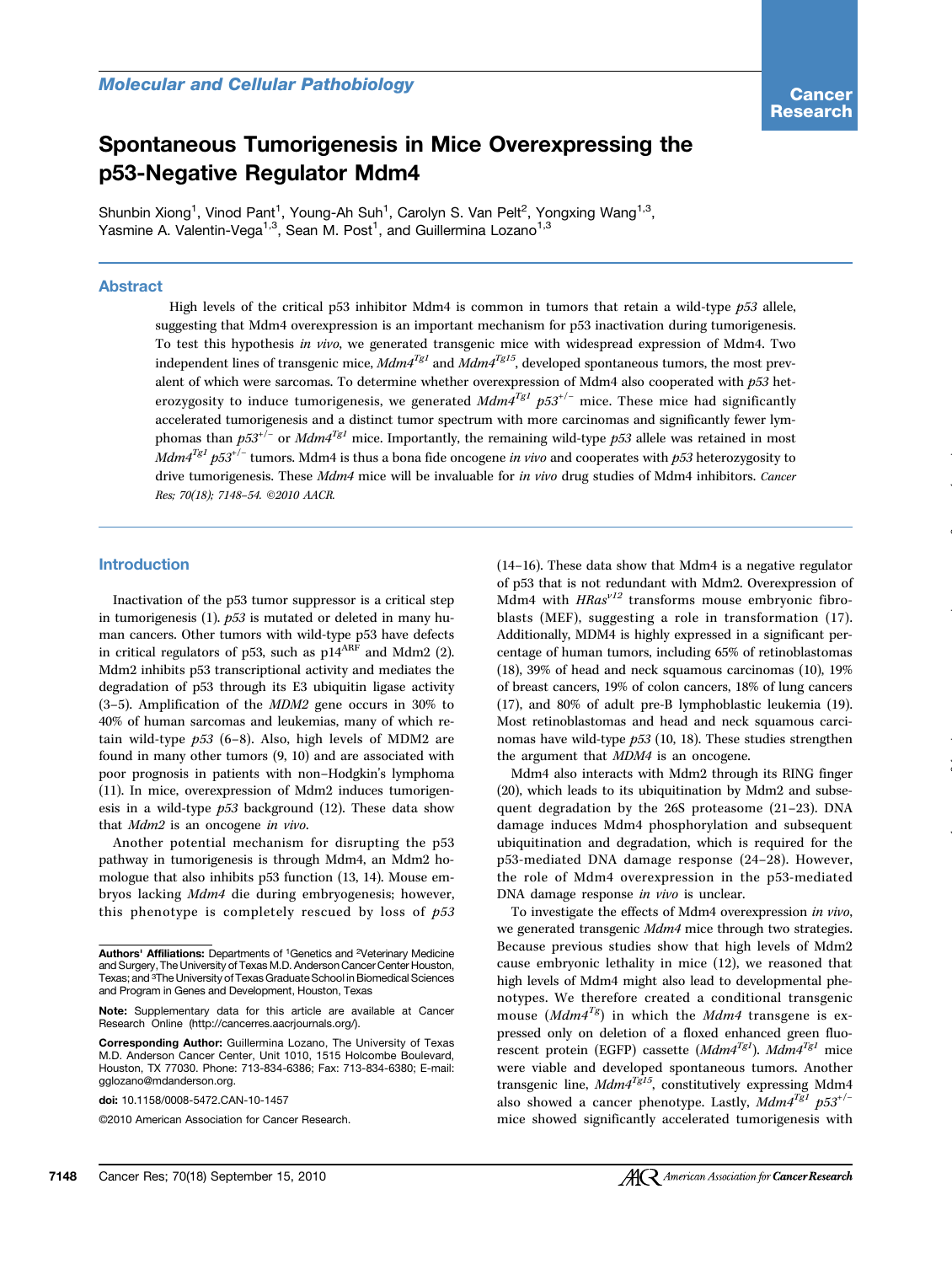retention of wild-type p53 in most tumors. Mdm4 overexpression also contributed to reduced p53 stability in response to stress. These transgenic Mdm4 mouse models show a direct role of Mdm4 overexpression in tumorigenesis in vivo, and serve as important models for drug screening and cancer therapy.

## Materials and Methods

## Generation of transgenic Mdm4 mice

Transgenic Mdm4 mice were generated by pronuclear injection at The University of Texas M.D. Anderson Cancer Center Genetically Engineered Mouse Facility. The transgene was identified by PCR using the following primers: ALF, AGGGCGGGGTTCGGCTTCTGG, and E4re, TCCCAAAA-GATCTCCACCACAGTA. To delete *EGFP*,  $Mdm4^{Tg}$  mice were mated with Zp3-Cre mice, and then with C57Bl/6J mice to generate  $\mathit{Mdm4}^{Tg1}\rm{mice}.$ 

## Western blot analysis

Protein lysates prepared from HeLa and HepG2 cells, MEFs, tissues, and tumors were used for Western blot analyses. HeLa and HepG2 cells were originally obtained from the American Type Culture Collection (ATCC) in 2005, and aliquots were subsequently frozen in liquid nitrogen until time of use. The cells were cultured in Eagle's minimum essential medium supplemented with 10% fetal bovine serum (FBS) as per ATCC recommendations. HeLa and HepG2 cells were authenticated by G-banded karyotyping analysis on July 7, 2010, by the M.D. Anderson Cytogenetics Core Facility. Early-



Figure 1. Generation of Mdm4 transgenic mice. A, the chicken β-actin promoter and intron with a CMV IE enhancer drive expression of the Mdm4 cDNA upon deletion of EGFP, which is flanked by loxP sites. An IRES allows LacZ expression. A rabbit β-globin polyadenylation signal [poly(A)] was placed at the 3′ end. ALF and E4 mark the location of primers for genotyping. B, a constitutive Mdm4 transgene driven by the chicken β-actin promoter and CMV IE enhancer was used to generate  $Mdm4^{Tg6}$  and  $Mdm4^{Tg15}$  lines.

| <b>Tissues</b> | $Mdm4^{Tg1}$  | $Mdm4^{Tg6}$  | $Mdm4^{Tg15}$  |
|----------------|---------------|---------------|----------------|
| Spleen         | $1.7 \pm 1.0$ | $2.9 \pm 0.6$ | $6.7 + 2.4$    |
| Thymus         | $1.5 \pm 0.4$ | $2.6 + 0.6$   | $3.1 \pm 1.1$  |
| Muscle         | $6.5 + 0.1$   | $56.3 + 12.8$ | $23.1 \pm 7.4$ |
| I iver         | $1.1 \pm 0.2$ | $1.2 + 0.1$   | $8.7 \pm 2.9$  |
| Intestine      | $2.1 + 0.1$   | $8.4 + 1.7$   | $16.8 + 4.2$   |
| Kidney         | $0.8 + 0.1$   | $1.2 \pm 0.1$ | $3.3 + 0.6$    |
| Heart          | $6.5 + 0.1$   | $29.6 + 1.5$  | $18.0 + 4.4$   |
| Lung           | $0.8 + 0.1$   | $2.1 + 0.1$   | $10.0 + 2.3$   |

NOTE: The expression levels were compared with tissues from wild-type littermates as fold change determined by RT-qPCR.

passage MEFs generated from 13.5 days postcoitum embryos and cultured in DMEM supplemented with 10% FBS were used for the analysis. In radiation experiments, 6- to 8-week-old wild-type and transgenic mice were irradiated at 6 Gy and then sacrificed at different time points. Antibodies used for Western blots were p53 (CM5, Novacastra); p21(BD Biosciences); cleaved-caspase 3 (Cell Signaling); Mdm4 antibody (MX82); actin (Santa Cruz Biotechnology, Inc.); vinculin, β-actin, and tubulin (Sigma); and Mdm2 (2A10; Calbiochem).

#### Real-time quantitative PCR

Splenocytes were isolated by mashing spleens between the rough part of superfrost slides (Fisher Scientific) and suspended in warm RPMI medium (10% FBS). The cell mixture was then passed through a nylon fiber–filled mini-column (Wako). The cells were spun down and suspended in 5 mL RBC lysis buffer (eBioscience) for 5 minutes. Total RNA was isolated from splenocytes, tissues, and MEFs using Trizol reagent (Invitrogen), and then treated with DNase. cDNAs were made using a first-strand reverse transcriptase kit (GE Healthcare). p21, Mdm2, Puma, and Gapdh primers were previously described (29). Mdm4 primers for real-time quantitative PCR (RT-qPCR) were GGAAAAGCCCAGGTTTGACC and GCCAAATCCAAAAATCCCACT.

#### Loss of heterozygosity of p53 allele assay

Tumor DNA was digested with EcoRI and StuI following a published protocol (30).

#### Statistical analysis

Student's t test and Kaplan-Meier survival analysis were performed by using Prism 4 software (GraphPad Software). Differences were considered significant at  $P < 0.05$ .

## **Results**

#### Transgenic mice express varying levels of Mdm4

To prevent the potential toxic effects of Mdm4 overexpression on embryonic development, we first generated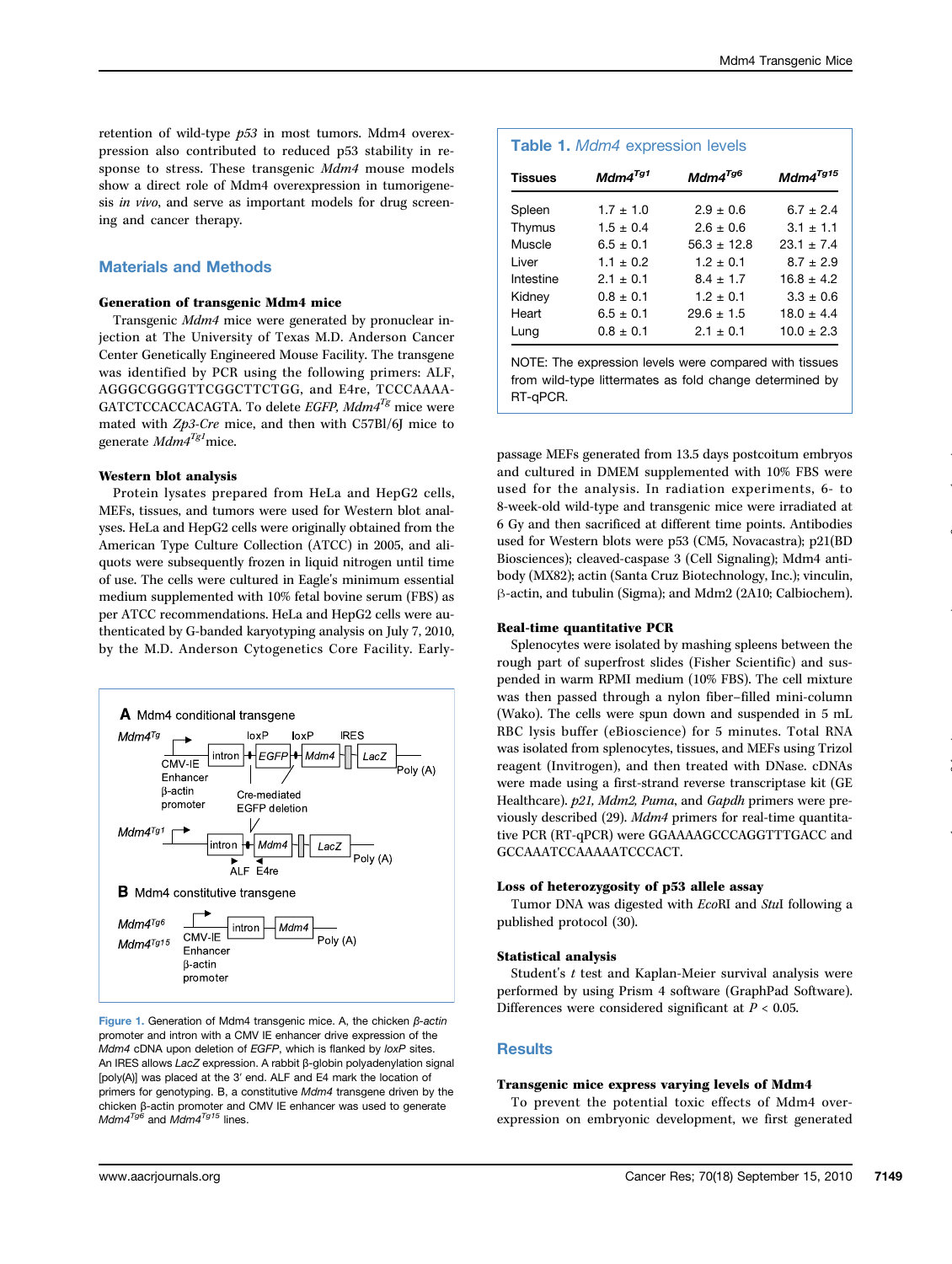a conditional mouse model for Mdm4 overexpression. The Mdm4 transgene is driven by the cytomegalovirus (CMV) immediate-early (IE) enhancer, and the chicken  $\beta$ -actin promoter with an intron that drives widespread expression of genes in a number of transgenic models (31). The construct also contained EGFP flanked by loxP sites followed by the Mdm4 cDNA, an internal ribosomal entry site (IRES), the lacZ gene, and an SV40 poly(A) sequence (Fig. 1). Using this conditional strategy, the entire transgene will be transcribed, and EGFP and lacZ will be translated into protein. Deletion of EGFP allows translation of Mdm4 and lacZ. Transgenic mice were generated and crossed to C57Bl/6J mice. Embryos were screened by whole-mount X-gal staining at embryonic day 13.5. We identified one transgenic line with intense and extensive X-gal staining (referred to as  $Mdm4^{Tg}$ ; Supplementary Fig. S1A). These mice were subsequently



Figure 2. Mdm4 overexpression in mouse tissues of different transgenic lines. A, Mdm4 mRNA levels in MEFs from Mdm4 $^{Tg1}$ , Mdm4 $^{Tg6}$ , and  $Mdm4^{Tg15}$  lines were determined by RT-qPCR and plotted as fold change compared to Gapdh with wild-type (WT) control set to 1. Three different MEF lines were analyzed for each genotype (P values were calculated by Student's  $t$  test). B, Mdm4 protein levels in MEFs from different lines were assayed by Western blotting. se, short exposure; le, long exposure. C, Western blots from various tissues of 2-month-old transgenic Mdm4<sup>Tg</sup>, Mdm4<sup>Tg1</sup>, Mdm<sup>4Tg6</sup>, and Mdm4<sup>Tg15</sup> mice using an Mdm4 antibody. β-Actin was used to determine equal loading of the same blot except for heart (H) as that blot was run longer to eliminate overlap with a nonspecific band. Sp, spleen; Br, brain; DN, protein lysate from double-null (Mdm4<sup>-/-</sup> p53<sup>-/-</sup>) cells; TN, protein lysate from triple-null (Mdm2<sup>-/-</sup> Mdm4<sup>-/-</sup> p53<sup>-/-</sup>) cells; P, protein lysate from  $Mdm4^{Tg6}$  MEFs as positive control.



Figure 3. Spontaneous tumorigenesis in  $Md$ <sup>Tg1</sup> and  $Md$ <sup>Tg15</sup> mice. A, Kaplan-Meier survival curves for Mdm4 $^{Tg}$ , Mdm4 $^{Tg1}$ , and Mdm4 $^{Tg15}$  mice. B, hematoxylin and eosin staining of spontaneous tumors from  $Mdm4^{Tg1}$ mice: histiocytic sarcoma (20×) and a metastatic osteosarcoma (OS) to the lung (10x). C, Western blots from  $Mdm4^{Tg1}$  tumors and normal tissues using Mdm4, p53, and Mdm2 antibodies. β-Actin and vinculin antibodies were used as a control for loading. T, thymus; M, muscle; HS, histiocytic sarcoma; Ly, lymphoma; OS, osteosarcoma; SN, sarcoma, not otherwise specified. D, Western blot analysis of  $Mdm4^{Tg6}$  and  $Mdm4^{Tg15}$  tumors, HepG2, and HeLa human tumor cell lines for comparison. \*, human (h) MDM4; arrowhead, murine Mdm4 proteins. TN, protein lysate from triplenull (*Mdm2<sup>–/ –</sup> Mdm4<sup>–/ –</sup> p53<sup>–/ –</sup>*) cells; P, protein lysate from *Mdm4<sup>Tg6</sup>* MEFs as positive control.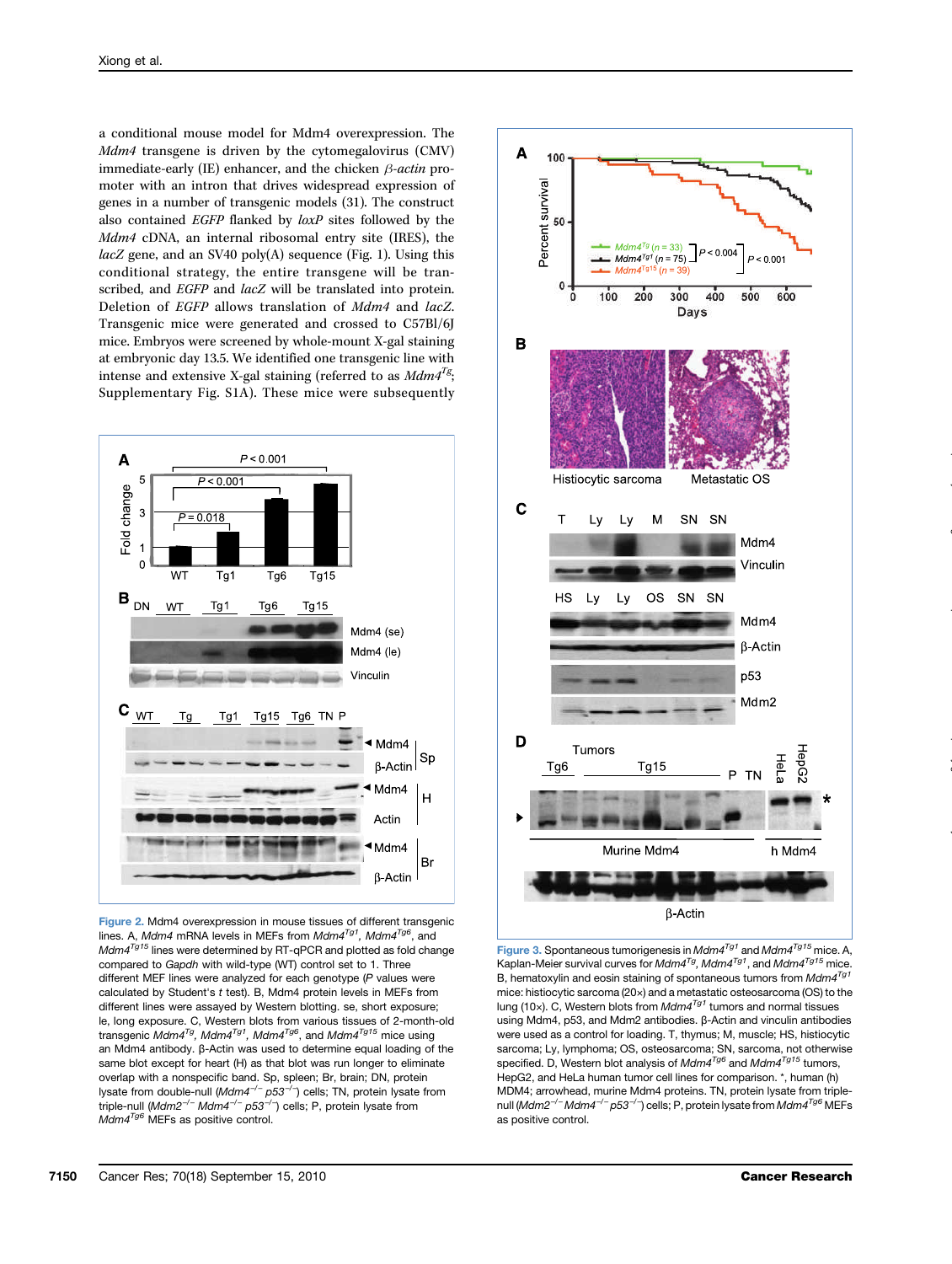| <b>Tumor types</b>               | $Mdm4^{Tg1}$ (n = 24) | $p53^{+/}$ (n = 44) | $Mdm4^{Tg1}p53^{+/}$ (n = 44) | $Mdm4^{Tg15}$ (n = 13) |
|----------------------------------|-----------------------|---------------------|-------------------------------|------------------------|
| Sarcoma                          | 9 (37%)               | 30 (68%)            | 28 (64%)                      | 4 (31%)                |
| Hemangiosarcoma                  |                       |                     |                               |                        |
| Osteosarcoma                     |                       | 15                  | 18                            |                        |
| Sarcoma, NOS <sup>T</sup>        | 4                     | 12                  |                               | $3^{\ddagger}$         |
| Malignant peripheral             | O                     | 0                   |                               |                        |
| Nerve sheath tumor               |                       |                     |                               |                        |
| Neurofibrosarcoma                |                       |                     |                               |                        |
| Carcinoma                        | 3(13%)                | 2(5%)               | 5(11%)                        | 1(7%)                  |
| Adenocarcinoma                   |                       |                     |                               |                        |
| Spindle cell carcinoma           |                       |                     |                               | O                      |
| Squamous cell carcinoma          |                       |                     |                               |                        |
| Hepatocellular carcinoma         |                       |                     |                               |                        |
| Lymphoma                         | 8 (33%)               | 10 (23%)            | 5(11%)                        | 4 (31%)                |
| Histiocytic sarcoma <sup>§</sup> | 4 $(17%)$             | 2(5%)               | 6 (14%)                       | 4 $(31\%)$             |

# $\mathsf{Table 9}$ . Tumor spectra in  $\mathsf{Mod}$  transgenic

\*This osteosarcoma had metastasis.

† Not otherwise specified.

‡ One of three sarcomas NOS had metastasis.

§ Macrophage origin.

∥ Two of four histiocytic Sarcomas had metastasis.

crossed with Zp3-Cre mice (also in a C57Bl/6J background) to delete the EGFP cassette in female germ cells (32), and crossed once again to C57Bl/6J mice to generate  $Mdm4^{Tg1}$ mice that were >87% C57Bl/6J. Detailed analysis of  $Mdm4^{Tg1}$ mice showed positive X-gal staining in the retina on postnatal day 2, and in the heart, kidney, and uterus at 2 months of age (Supplementary Fig. S1B and C), suggesting that overexpression of the transgene continues throughout the mouse's life span. In 2-month-old mice, expression of Mdm4 was also determined by RT-qPCR and Western blotting in multiple organs. The heart, muscle, and intestine showed significantly higher expression of Mdm4 than wild-type controls (Table 1; Supplementary Fig. S1D).

Because Mdm4 transgenic mice did not have obvious developmental defects, we subsequently used a constitutive strategy to drive Mdm4 overexpression (Fig. 1B). We obtained two additional transgenic mouse lines,  $Mdm^{Tgb}$ and  $Mdm4^{Tg15}$ . RT-qPCR showed that both lines also had widespread expression of Mdm4 in MEFs, spleen, thymus, lung, intestine, heart, muscle, liver ( $Mdm4^{Tg15}$  only), and kidney ( $Mdm4^{Tg15}$  only; Fig. 2A; Table 1). Western blot analysis of MEFs, spleen, heart, and brain tissues also showed high levels of Mdm4 protein (Fig. 2B and C). Mdm4 protein was not detectable in wild-type spleen and heart tissues, and is barely visible in the brain (data not shown). In general, the expression of Mdm4 was higher in  $Mdm4^{Tg6}$  and  $Mdm4^{Tg15}$  MEFs and tissues than in  $Mdm4^{Tg1}$  samples (Fig. 2). Western blots for Mdm2 and p53 were also performed and show undetectable levels of these proteins. All three transgenic lines contain a single copy of the transgene (Supplementary Fig. S1E).

# Spontaneous tumorigenesis in Mdm4 transgenic mice

We monitored spontaneous tumorigenesis in  $Mdm4^{Tg1}$ mice and observed that these mice developed tumors earlier than control  $Mdm4^{Tg}$  mice with the EGFP transgene, which did not express Mdm4 but had the same integration site (Fig. 3).  $Mdm4^{Tg1}$  mice developed a variety of tumors and died significantly faster than control  $Mdm^{Tg}$  mice (P < 0.004; Fig. 3A). Twenty-six percent of the  $Mdm4^{Tg1}$  mice (20 of 75) had tumors during the 18 months observation period, and 20% of these had more than one type of tumor. Tumor types observed were sarcomas (38%), lymphomas (33%), histiocytic sarcoma of macrophage origin (17%; Fig. 3B), and carcinomas (13%; Table 2). One osteosarcoma metastasized to the lung (Table 2; Fig. 3B; Supplementary Table S1). Mdm4 levels were higher in tumors compared with normal tissues, for example, lymphoma versus normal thymus and sarcoma versus normal muscle (Fig. 3C; Supplementary Fig. S2). Six tumors that were well separated from the surrounding normal tissues had high levels of Mdm4 and Mdm2 as shown by Western blot analyses (Fig. 3C). p53 was also high in five of six tumors (Fig. 3C). The sequences of p53 cDNAs cloned from these six tumors were all wild type for  $p53$ . Additional studies of a second transgenic mouse line,  $Mdm4^{Tg15}$  (75% C57Bl/6J), also showed that these mice had shortened life spans and developed spontaneous tumors ( $P < 0.0001$  compared with  $Mdm4^{Tg}$ mice).  $Mdm4^{Tg15}$  mice developed 31% histiocytic sarcomas (including two metastases), 31% sarcomas (one tumor had metastasis to the spleen), 31% lymphomas, and 7% carcinomas. Four of 11 mice developed more than one type of tumor (Supplementary Table S1). Preliminary data from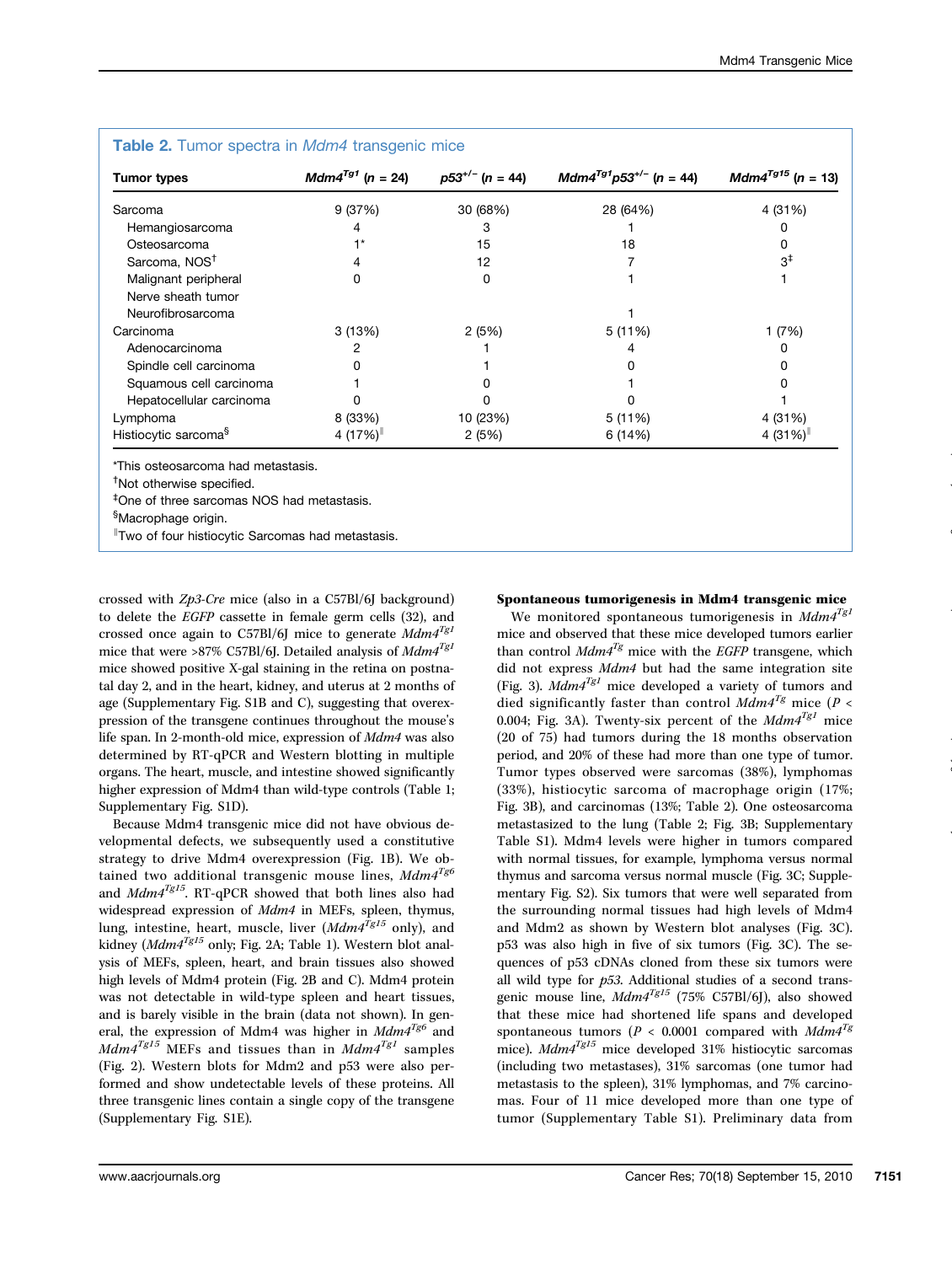$Mdm4^{Tg6}$  mice (3 of 29) indicated development of lymphomas and adenomas. Mdm4 protein levels were high in five of seven  $Mdm4^{Tg15}$  tumors and both  $Mdm4^{Tg6}$  tumors as shown by Western blot analysis (Fig. 3D). For comparison, protein lysates from HeLa and HepG2 human tumor cell lines also showed high levels of Mdm4. These data indicate that overexpression of Mdm4 contributed to a tumor phenotype in mice.

Tumors develop in p53 heterozygous mice at a modest rate resembling human cases of Li-Fraumeni syndrome (30, 33). In approximately half of these tumors, loss of one  $p53$  allele is associated with loss of the second  $p53$  allele. Tumors retaining wild-type p53 likely acquire other changes to inactivate the pathway (30, 34). To test the hypothesis that Mdm4 overexpression cooperates with  $p53$ heterozygosity to promote tumorigenesis, we crossed  $Mdm4^{Tg1}$  mice with  $p53$  heterozygous mice (also in a C57Bl/6J background) and monitored spontaneous tumorigenesis. The median survival for the  $Mdm4^{Tg1}$  p53<sup>+/−</sup> mice was 388 days, which was significantly shorter than  $Mdm4^{Tg1}$ littermates, in which <50% of the mice died during 18 months of observation, and  $p53^{+/}$  mice [578 days (P < 0.0001); Fig. 4A].  $Mdm4^{Tg1}p53^{+/-}$  mice, however, lived longer than  $p53^{-/-}$  mice (median survival 160 days; Fig. 4A). Additionally, 11% of the tumors (5 of 44) in  $Mdm4^{Tg1}$  p53<sup>+/−</sup> mice were carcinomas, which was higher than the percentage of carcinomas in p53+/<sup>−</sup> littermates (5%). Conversely, the percentage of double-mutant mice with lymphomas (11%) was significantly lower than that of the  $p53^{+/}$  mice

(23%;  $P < 0.02$ ; Table 2). Interestingly, one  $Mdm4^{Tg1}$   $p53^{+/-}$ mouse had a neurofibrosarcoma, which has not been reported in  $p53^{+/}$  mice (Table 2). Western blot analysis of tumor lysates from  $Mdm4^{Tg1}p53^{+/}$  indicated that 11 of 13 tumors had high levels of Mdm4 (Fig. 4B). We also selected 13 very well isolated tumors, including seven osteosarcomas, for Southern blot analysis to determine whether these tumors had p53 loss of heterozygosity (LOH). Strikingly, only 1 of 13 tumors showed p53 LOH (Fig. 4C) compared with  $p53^{+/}$  mice in which approximately half of the tumors showed LOH (30, 34). We also sequenced  $p53$  from seven tumors, six of which were wild-type for  $p53$ . One tumor had a Val-to-Ala substitution at p53 amino acid 213, which is not one of the known loss-of-function mutations. These data suggest that overexpression of Mdm4 reduced the selective pressure for inactivating the wild-type p53 allele in  $Mdm4^{Tg1}$  p53<sup>+/−</sup> tumors.

## Overexpression of Mdm4 dampened p53 response after ionizing radiation

The generation of mice with high levels of Mdm4 offered the opportunity to examine the effect on p53-mediated DNA damage response in vivo. To examine the effects of Mdm4 overexpression after DNA damage in vivo, we irradiated  $Mdm4^{Tg\overline{15}}$  female mice. After ionizing radiation (IR), Mdm4 protein levels decreased in spleens of  $Mdm4^{Tg15}$ mice, consistent with previous in vitro data (refs. 23, 28; Fig. 5A). Additionally, p53 was stabilized to a much lower extent in spleen samples of these transgenic mice than in



Figure 4. Acceleration of tumorigenesis in p53<sup>+/−</sup> mice by overexpression of Mdm4. A, Kaplan-Meier survival curves for  $M$ dm $4^{Tg1}$ , p53<sup>+/−</sup>, Mdm $4^{Tg1}$  p53<sup>+/−</sup>, and p53<sup>-/-</sup> mice. B, Western blots of Mdm4 $^{Tg1}$ p53<sup>+/-</sup> tumor lysates using Mdm4 and vinculin antibodies. The first lane is a Mdm4−/<sup>−</sup> p53−/<sup>−</sup> MEF control. C, Southern blot analysis of Mdm4 $^{Tg1}$  p53<sup>+/-</sup> tumor DNA samples. \*, sample with LOH. HS, histiocytic sarcoma; OS, osterosarcoma; Ly, lymphoma; NF, neurofibrosarcoma; SN, sarcoma, not otherwise specified; AC, mammary adenocarcinoma; Ψ, p53 pseudogene. p53 homozygous (+/+), heterozygous (+/−), and null (−/−) tail DNAs were used as controls for the Southern blot.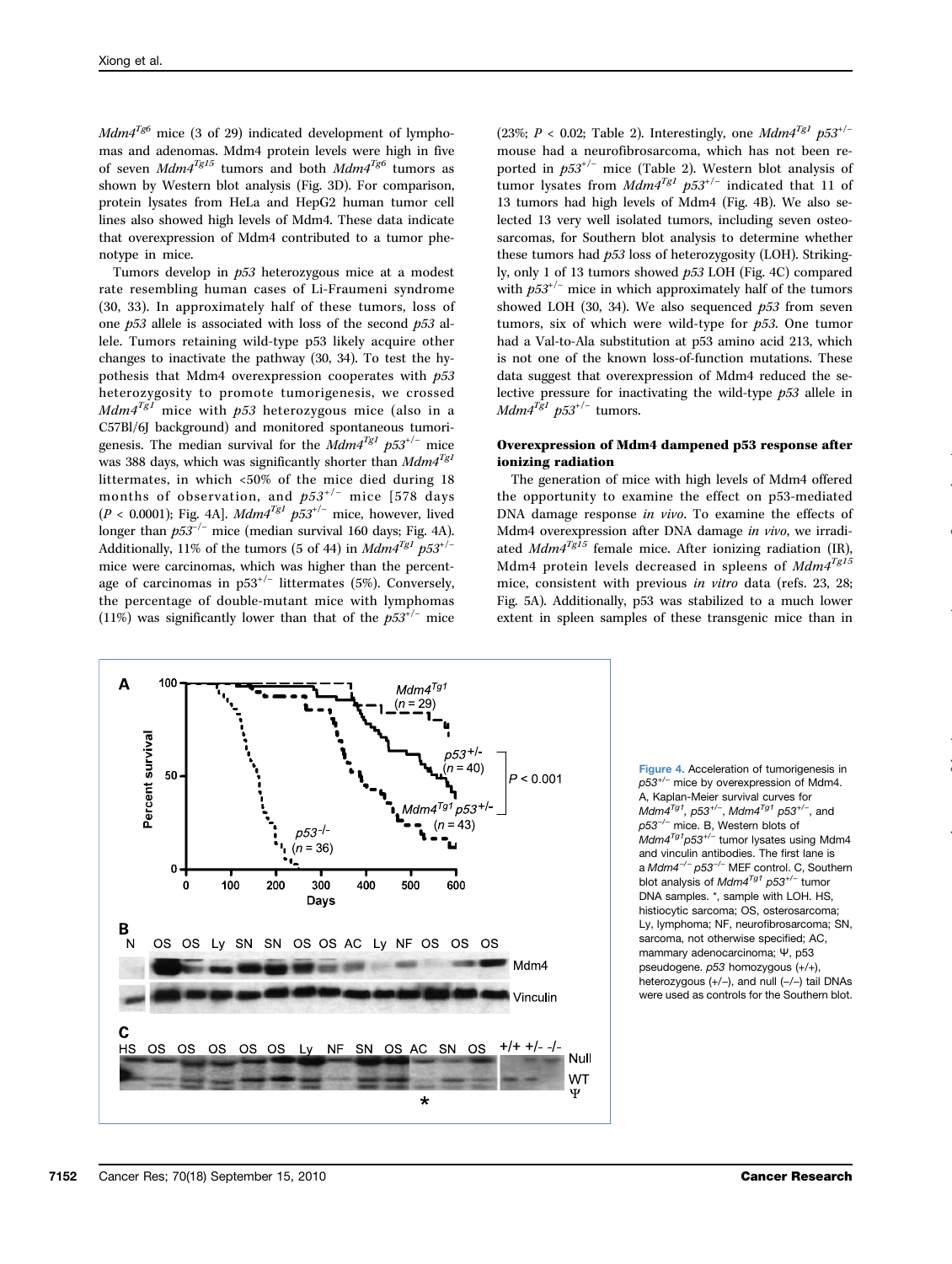

Figure 5. Overexpression of Mdm4 suppresses p53 response after IR. A, a time course of p53 and Mdm4 protein levels in spleens of 6-week-old female mice irradiated with 6 Gy. Tubulin was used as loading control. B, activation of p53 transcriptional targets Mdm2, p21, and Puma as measured by RT-qPCR in splenocytes from WT and  $Mdm4^{Tg15}$  mice after 6 Gy IR. Three mice were examined at each time point. h, hours.

wild-type littermates (Fig. 5A; Supplementary Fig. S2). RTqPCR experiments for activation of p53 downstream target genes showed that Mdm2, p21, and Puma mRNA levels (35, 36) were induced to a lesser extent than in wild-type littermates after IR in splenocytes (Fig. 5B). These data suggest that Mdm4 transgenic mice exhibited a dampened p53 response after IR.

## **Discussion**

We generated transgenic mice with widespread expression of Mdm4. All transgenic lines with Mdm4 overexpression were viable and did not show obvious developmental defects. The two transgenic lines examined,  $Mdm4^{Tgl}$  and  $Mdm4^{Tgl5}$ , developed spontaneous tumors (Table 2). This is direct evidence that Mdm4 is a bona fide oncogene that induces tumorigenesis in vivo. While  $Mdm4^{Tg1}$  tumors had high levels of Mdm4, they also had high levels of Mdm2 and p53. High Mdm2 levels are incompatible with p53 stability as Mdm2 is an E3 ubiquitin ligase for p53. Mdm4 cannot degrade p53 but can block Mdm2 access to p53 as they bind the same domain of p53 with similar affinities (37). Notably, Mdm4 overexpression in normal adult tissues in  $Mdm4^{Tg1}$  mice is patchy, but expression of Mdm4 in tumors was high, suggesting that tumors arose from Mdm4-overexpressing cells.

The p53-mediated DNA damage response was also dampened in Mdm4-overexpressing cells. After IR treatment, although Mdm4 levels in  $Mdm4^{Tg15}$  mice decreased with time (probably as a cellular response to activate p53), it remained higher than normal at early time points and suppressed transcription of Mdm2, p21, and Puma in splenocytes. Compared with wild-type mice, mice overexpressing Mdm4 also showed reduced p53 stabilization after IR. These data are consistent with recently published data showing that degradation of Mdm4 after IR is crucial for p53-mediated radiation response (28). High Mdm4 levels may delay the phosphorylation of p53, and therefore hinder p53 stabilization and activation after IR. Because the level of Mdm4 protein affects the radiation response, it may also affect the outcome of radiotherapy in cancer patients.

The median survival of  $Mdm4^{Tg1}p53^{+/}$  mice at 388 days was significantly shorter than that of  $p53^{+/}$  mice at 578 days.  $Mdm\bar{4}^{Tg1}p53^{+/-}$  mice also had significantly decreased lymphoma incidence and increased carcinoma incidence compared with  $p53^{+/}$  mice alone. These data indicate that Mdm4 overexpression not only cooperated with  $p53$  heterozygosity to accelerate tumorigenesis but also altered tumor spectra. More importantly, Mdm4 overexpression in  $p53^{+/−}$ mice allowed retention of wild-type  $p53$  in most tumors, suggesting that overexpression of Mdm4 reduced the selective pressure to inactivate the wild-type p53 allele.

Because blocking the inhibitory effects of Mdm4 is a clear therapeutic strategy for cancers with high Mdm4 levels and wild-type  $p53$  (38), our Mdm4 transgenic mice will be invaluable for testing the efficacy of Mdm4 inhibitors in vivo. Because human retinoblastomas express high levels of MDM4 and  $Mdma^{Tgl}$  mice overexpress Mdm4 in the retina, it may be a great model to study the progression of the disease on inactivation of other members of the Rb pathway (18). Also, overexpression of Mdm4 inhibits the therapeutic effect of the Mdm2 inhibitor Nutlin3 (39, 40), indicating that this mouse model can also be useful to examine how overexpression of Mdm4 affects the efficacy of Mdm2 inhibitors.

#### Disclosure of Potential Conflicts of Interest

No potential conflicts of interest were disclosed.

#### Acknowledgments

We thank Drs. John Parant and James Jackson for helpful discussions, and Ana C. Elizondo-Fraire for technical assistance.

#### Grant Support

Institutional research grant and the Center for Targeted Therapy Disease-Specific Grant Program from M.D. Anderson Cancer Center (S. Xiong) and NIH grant CA47296 (G. Lozano).

The costs of publication of this article were defrayed in part by the payment of page charges. This article must therefore be hereby marked *advertisement* in accordance with 18 U.S.C. Section 1734 solely to indicate this fact.

Received 04/26/2010; revised 07/13/2010; accepted 07/15/2010; published OnlineFirst 08/24/2010.